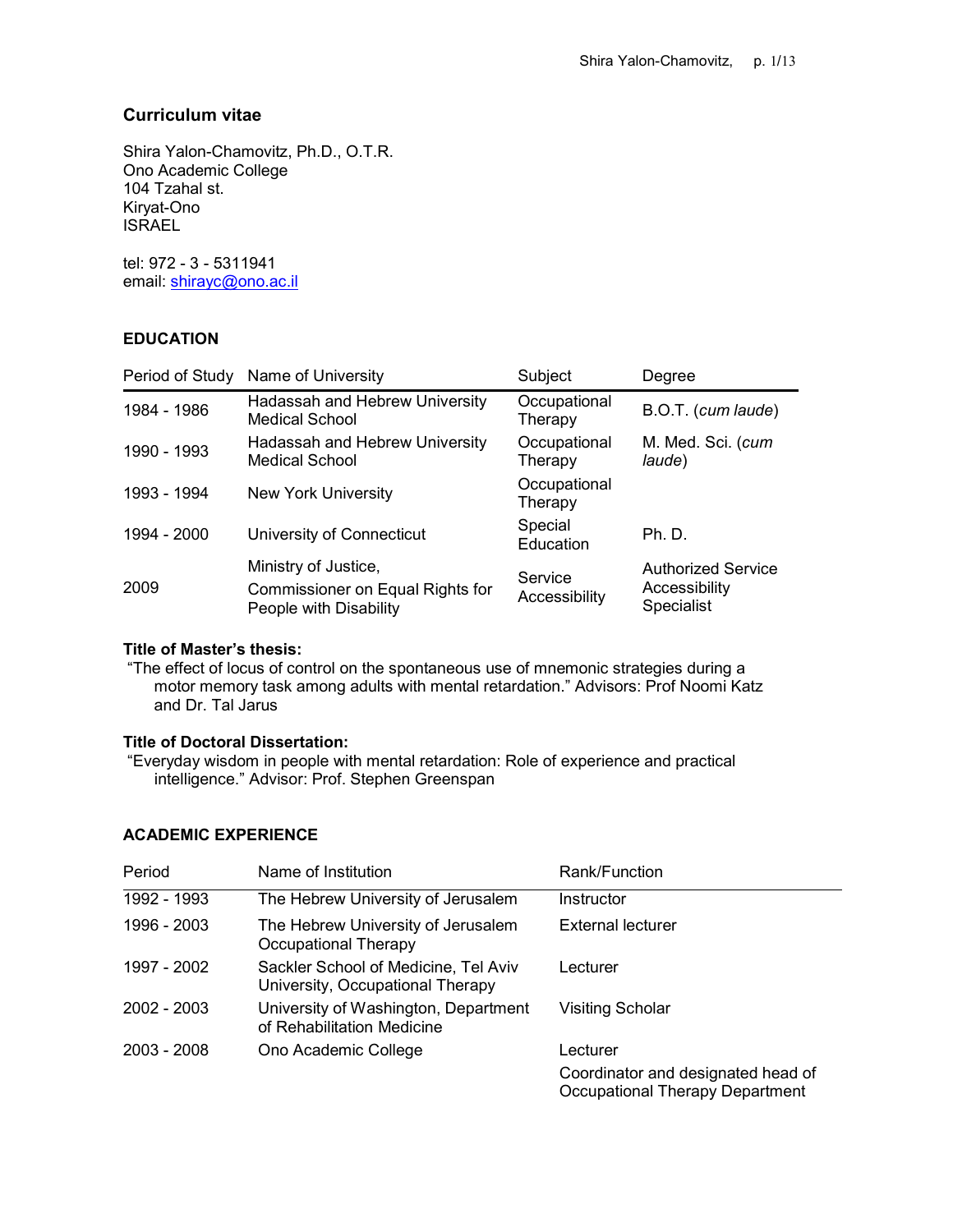| $2005 - 2009$    | The Hebrew University of Jerusalem<br>Occupational Therapy    | External lecturer                                                      |
|------------------|---------------------------------------------------------------|------------------------------------------------------------------------|
| 2007 - 2009      | Burton Blatt Institute, Syracuse<br>University, Israel office | Chairperson, steering committee on<br>accessibility                    |
| 2008 - present   | Ono Academic College                                          | Senior Lecturer                                                        |
| $2009 - 2016$    | Ono Academic College                                          | Head of Occupational Therapy<br>Department                             |
| $2014 - present$ | Ono Academic College and Agudat<br>Ami                        | Head of The Israeli Institute on<br><b>Cognitive Accessibility</b>     |
| $2016$ – present | Ono Academic College                                          | Head of the Interfaculty Center for<br>Academic Equality and Inclusion |

# CLINICAL EXPERIENCE

| Period        | Name of Institution                                            | Rank/Function                         |
|---------------|----------------------------------------------------------------|---------------------------------------|
| 1987 - 1988   | Jerusalem Elwyn                                                | Occupational Therapist                |
| 1988 - 1989   | Jerusalem Elwyn                                                | Director of Sheltered Workshop        |
| 1988 - 1991   | Jerusalem Elwyn                                                | Evaluator in the Diagnostic Center    |
| 1989 - 1993   | Jerusalem Elwyn                                                | <b>Director of Ancillary Services</b> |
| 1994 - 1995   | Area Cooperative educational Services<br>(ACES), New Haven, CT | Occupational Therapist                |
| $2003 - 2006$ | Benei Simha                                                    | Occupational Therapist                |
| Various       | Various                                                        | Private consultations                 |

# PUBLIC SERVICE

| 1997 - 1998 | Israel Elwyn – B'zchut                                          | Moderator of self-advocacy group                                                                                                  |
|-------------|-----------------------------------------------------------------|-----------------------------------------------------------------------------------------------------------------------------------|
| 1997 - 2000 | Israeli Society of Occupational Therapy                         | Member, National Board                                                                                                            |
| 2005        | Israel Ministry of Social Affairs and<br><b>Social Services</b> | Member, Scientific committee of the 3 <sup>rd</sup><br>Annual Meeting on Services for People<br>with Mental Retardation in Israel |
| 2005 - 2007 | <b>Israeli Society of Occupational Therapy</b>                  | Chair, Committee for the development of<br>a national model of OT practice (Matam)                                                |
| 2006        | <b>Israeli Society of Occupational Therapy</b>                  | Chair, Scientific committee of the 15 <sup>th</sup><br>Annual OT Meeting                                                          |
| 2007 - 2015 | <b>Israel Ministry of Justice</b>                               | Advisor, Commissioner on Equal Rights<br>of People with Disabilities                                                              |
| 2007        | <b>Israeli Society of Occupational Therapy</b>                  | Member, Scientific committee of the 16 <sup>th</sup><br>Annual OT Meeting                                                         |
| 2007        | Israel Ministry of Social Affairs and<br><b>Social Services</b> | Member, Scientific committee of the 4 <sup>th</sup><br>Annual Meeting on Services for People<br>with Mental Retardation in Israel |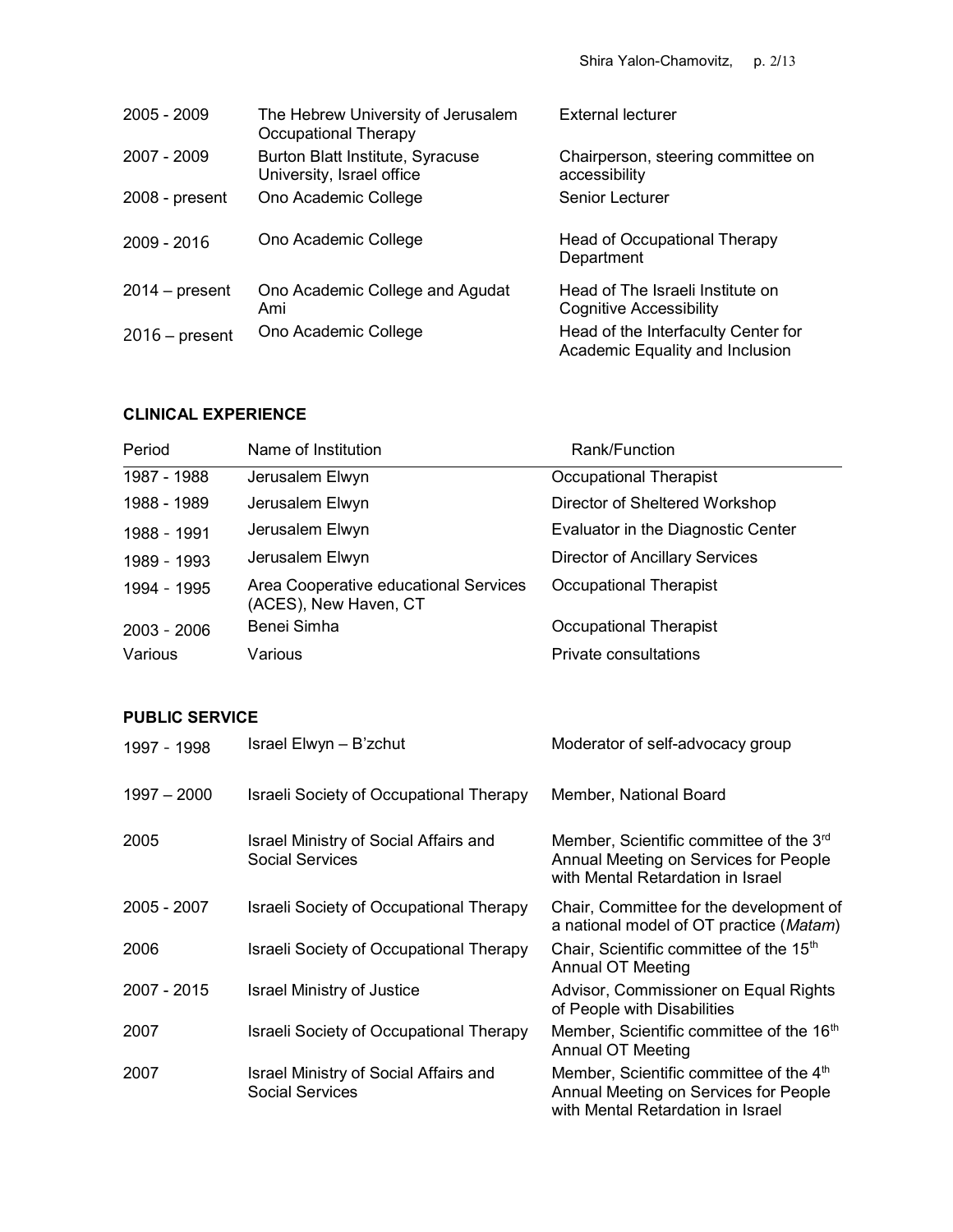| 2007 - 2010    | Israel Ministry of Industry, Trade and<br>Labor                 | Member, Steering committee on<br>accommodations in the work-place                                                                                             |
|----------------|-----------------------------------------------------------------|---------------------------------------------------------------------------------------------------------------------------------------------------------------|
| 2007 - 2009    | Democratic School of Hod-Hasharon<br>Association                | Chairperson of the board                                                                                                                                      |
| 2008           | <b>Israeli Society of Occupational Therapy</b>                  | Member, Scientific committee of the 17th<br><b>Annual OT Meeting</b>                                                                                          |
| 2009           | Israel Ministry of Social Affairs and<br><b>Social Services</b> | Member, Scientific committee of the 5 <sup>th</sup><br>Annual Meeting on Services for People<br>with Mental Retardation in Israel                             |
| 2009 - present | National Higher Committee on<br>Occupational Therapy            | Member                                                                                                                                                        |
| 2010           | Israel Ministry of Social Affairs and<br><b>Social Services</b> | Member, Scientific committee of the 7 <sup>th</sup><br>Annual Meeting on Services for People<br>with Intellectual and Developmental<br>Disabilities in Israel |
| 2011-2012      | <b>Israeli Society of Occupational Therapy</b>                  | Member, Scientific committee of the 19th<br><b>Annual OT Meeting</b>                                                                                          |
| 2012-2014      | Liones, Hod-Hasharon                                            | Advisor, Accessible Public Park                                                                                                                               |
| 2012-2014      | The Standard Institute of Israel                                | Member, Committee for the revision of<br>Israeli Standard 1918 part 4,<br>accessibility and communication.                                                    |

#### LECTURES AND WORKSHOPS

| 2000                                       | <b>Israel Ministry of Education</b>                                                                                                                                                                                                                                                                                                                                                                                                                                                                                                                                              | Continuing education lecture series:<br>Occupational therapy in developmental<br>disabilities      |  |
|--------------------------------------------|----------------------------------------------------------------------------------------------------------------------------------------------------------------------------------------------------------------------------------------------------------------------------------------------------------------------------------------------------------------------------------------------------------------------------------------------------------------------------------------------------------------------------------------------------------------------------------|----------------------------------------------------------------------------------------------------|--|
| 2002                                       | <b>Israel Ministry of Welfare</b>                                                                                                                                                                                                                                                                                                                                                                                                                                                                                                                                                | Continuing education lecture series:<br>Occupational therapy in developmental<br>disabilities      |  |
| 2004                                       | <b>Israel Ministry of Education</b>                                                                                                                                                                                                                                                                                                                                                                                                                                                                                                                                              | Continuing education lecture series:<br>Occupational therapy in developmental<br>disabilities      |  |
| 2010                                       | <b>Israel Ministry of Education</b>                                                                                                                                                                                                                                                                                                                                                                                                                                                                                                                                              | Continuing education lecture series:<br>Accessibility and people with intellectual<br>disabilities |  |
| 2012 - 2013                                | Israel Ministry of Social Affairs and<br><b>Social Services</b>                                                                                                                                                                                                                                                                                                                                                                                                                                                                                                                  | Language simplification workshops                                                                  |  |
| 2015-2016                                  | Myers, JDC Brookdale                                                                                                                                                                                                                                                                                                                                                                                                                                                                                                                                                             | Cognitive Accessibility workshops                                                                  |  |
| Various, Invited<br>Lectures /<br>Seminars | University of Washington (2002-2003); Community Center Association (2004);<br>Ministry of Industry, Commerce, and Labor (2006); Child Development Centers;<br>Psychological Advisory Services (SHEFY) (2007); Haifa University (2009), Beit<br>Issie Shapiro (2008, 2009, 2011); Mental Health Rehabilitation Forum (2008);<br>Registered Service Accessibility Courses (2009, 2010); University of Syracuse<br>(2009); Registered Built Environment Accessibility Experts (2010); Access Israel<br>(2010, 2011); Israel Knesset (2011); Commissioner on Equal Rights for People |                                                                                                    |  |

Ministry of Social Affairs and Social Services

with Disabilities (2013, 2014); JDC-Israel (2013); Ministry of Education (2014).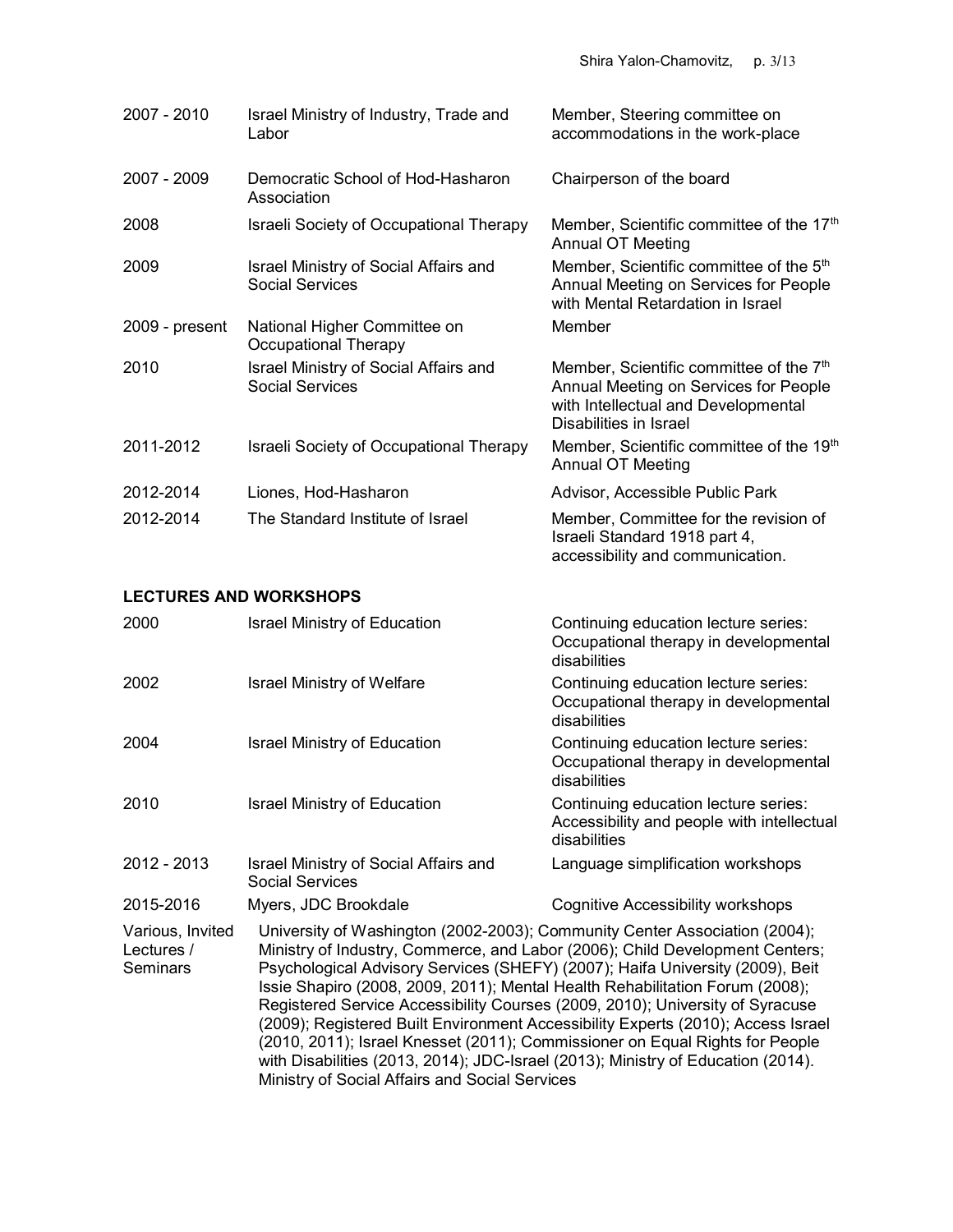## OTHER PROFESSIONAL EXPERIENCE

| 2001 - 2005    | Journal of Integrative Therapy                                                                                                                                                                                           | Scientific editor                                                    |  |
|----------------|--------------------------------------------------------------------------------------------------------------------------------------------------------------------------------------------------------------------------|----------------------------------------------------------------------|--|
| 2006 - 2007    | Israel Ministry of Industry, Trade and<br>Labor                                                                                                                                                                          | Advisor                                                              |  |
| 2007 - 2009    | Burton Blatt Institute, Syracuse<br>University                                                                                                                                                                           | Managing Director, Israel Office                                     |  |
| 2007 - 2015    | Israel Ministry of Justice                                                                                                                                                                                               | Advisor, Commissioner on Equal Rights<br>of People with Disabilities |  |
| 2008 - present | National Insurance Institute of Israel                                                                                                                                                                                   | Consultant                                                           |  |
| 2009 - 2013    | The Van Leer Jerusalem Institute                                                                                                                                                                                         | Member, Disability Studies Research<br>Group                         |  |
| 2014-2015      | American Association of Occupational<br>Therapy                                                                                                                                                                          | Moderator, Scholarship of Teaching and<br>Learning group             |  |
| 2015 - present | National Insurance Institute of Israel                                                                                                                                                                                   | Researcher                                                           |  |
| Various        | Hebrew University of Jerusalem; Tel<br>Aviv University; Haifa University                                                                                                                                                 | M.Sc. and Ph.D. theses reviewer                                      |  |
| Various        | Ad hoc reviewer: Israel Science Foundation (panel member); World Federation of<br>Occupational Therapy; Perceptual and Motor Skills; Israeli Journal of occupational<br>Therapy; Research in Developmental Disabilities. |                                                                      |  |

## ACADEMIC AWARDS

| Year | Name of Institution                           | Occasion                        |
|------|-----------------------------------------------|---------------------------------|
| 1985 | Hadassah and Hebrew University Medical School | Dean's Scholarship              |
| 1993 | Hadassah and Hebrew University Medical School | <b>Outstanding M.Sc. Thesis</b> |
| 1994 | <b>New York University</b>                    | Dean's Scholarship              |
| 2001 | Hadassah and Hebrew University Medical School | <b>Outstanding Lecturer</b>     |

# ACTIVE PARTICIPATION (Oral Presentations) IN SCIENTIFIC MEETINGS

| Date   | Name of Meeting                                                                                                   |
|--------|-------------------------------------------------------------------------------------------------------------------|
| 7/97   | Annual Meeting of the Israeli Society of Occupational Therapy, Jerusalem                                          |
| 7/98   | 2 <sup>nd</sup> International Conference on Developmental Disabilities, Jerusalem                                 |
| 9/00   | 6 <sup>th</sup> European Congress of Occupational Therapy, Paris, France                                          |
| 9/00   | A workshop on creative intervention and rehabilitation, Haifa                                                     |
| 5/01   | 2 <sup>nd</sup> Annual Meeting on Services for People with Mental Retardation in Israel, Tel Aviv                 |
| 7/02   | 3 <sup>rd</sup> International Conference on Developmental Disabilities, Tel Aviv                                  |
| 4/04   | Annual Meeting of the American Association on Mental Retardation, Philadelphia, USA                               |
| 6/04   | Annual Meeting of the Israeli Society on Research in Intellectual Disabilities, Raanana                           |
| 11/04  | 55 <sup>th</sup> Annual Conference of the Israeli Association of Physical and Rehabilitative<br>Medicine, Shfayim |
| $5/05$ | 4 <sup>th</sup> Annual Meeting on Services for People with Mental Retardation in Israel, Tel Aviv                 |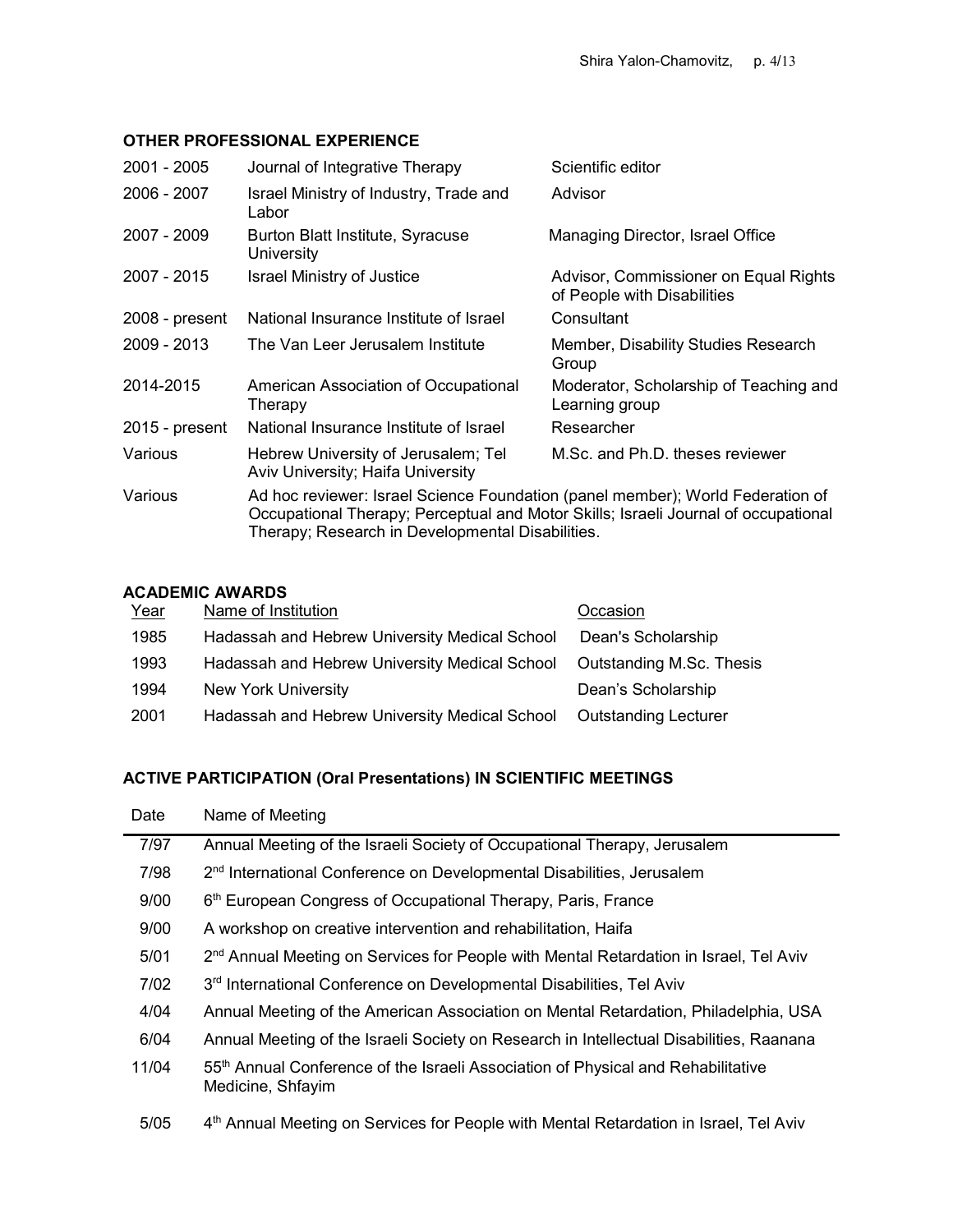- 7/05 14<sup>th</sup> Annual Meeting of the Israeli Society of Occupational Therapy, Jerusalem
- 11/05 "Accessibility by Law" The Israeli Accessibility Center and the National Commission for Equal Rights of People with Disabilities, Herzliya
- $6/06$  4<sup>th</sup> International Conference on Developmental Disabilities, Tel Aviv (2 talks)
- 7/06 15<sup>th</sup> Annual Meeting of the Israeli Society of Occupational Therapy, Shfaim
- 7/06 14<sup>th</sup> Congress of the World Federation of Occupational Therapy, Sydney, Australia
- 5/07 2<sup>nd</sup> Annual meeting "Accessibility by Law" The Israeli Accessibility Center and the National Commission for Equal Rights of People with Disabilities, Tel Aviv
- $6/07$   $5<sup>th</sup>$  Annual Meeting on Services for People with Mental Retardation in Israel, Haifa
- 6/07 1<sup>st</sup> Annual Conference of the Research Institute for Health and Medical Professions, Ono Academic College. Kiryat Ono
- 7/07 16<sup>th</sup> Annual Meeting of the Israeli Society of Occupational Therapy, Shfaim (2 talks)
- 12/07 "The right to be different, the power of difference" Bar-Ilan University and the Commission for Equal Rights of People with Disabilities, Bar-Ilan
- 5/08 YAI/NIPD 29th Annual International Conference "Visions of Hope and Opportunity in Developmental and Learning Disabilities, New-York, USA (2 talks)
- 7/08 17th Annual Meeting of the Israeli Society of Occupational Therapy, Shfaim
- $9/08$   $2<sup>nd</sup>$  Annual Conference of the Research Institute for Health and Medical Professions, Ono Academic College. Kiryat Ono
- 11/08 Israeli rehabilitation society annual conference. Ramat-Gan
- 2/09 45<sup>th</sup> Annual Conference of the Israeli Speech, Hearing and Language Association. Kefar Hamacabi
- $2/09$   $7<sup>th</sup>$  Israeli Rehabilitation Conference (homesh). Tel-Aviv (2 talks)
- 6/09 "Technology, Accessibility and Everything in-between". Tel-Aviv
- 6/09 Virtual Rehabilitation 2009: International Conference. Haifa
- $7/09$   $3<sup>rd</sup>$  Annual Conference of the Research Institute for Health and Medical Professions, Ono Academic College. Kiryat Ono
- $5/10$  15<sup>th</sup> Congress of the World Federation of Occupational Therapy, San-Tiago, Chile (2) talks)
- 7/10 18<sup>th</sup> Annual Meeting of the Israeli Society of Occupational Therapy, Airport-city (2 talks)
- 12/10 1st International Disability Studies Conference in Israel: "Rethinking Disability: The State, the Community and the Individual", Tel-Aviv
- 5/11 1<sup>th</sup> Annual Second City Disability Studies in Education: "Rethinking Accessibility for the Next Decade of DSE", Chicago
- $6/11$   $7<sup>th</sup>$  Annual Meeting on Services for People with Mental Retardation in Israel, Tel-Aviv (2) talks)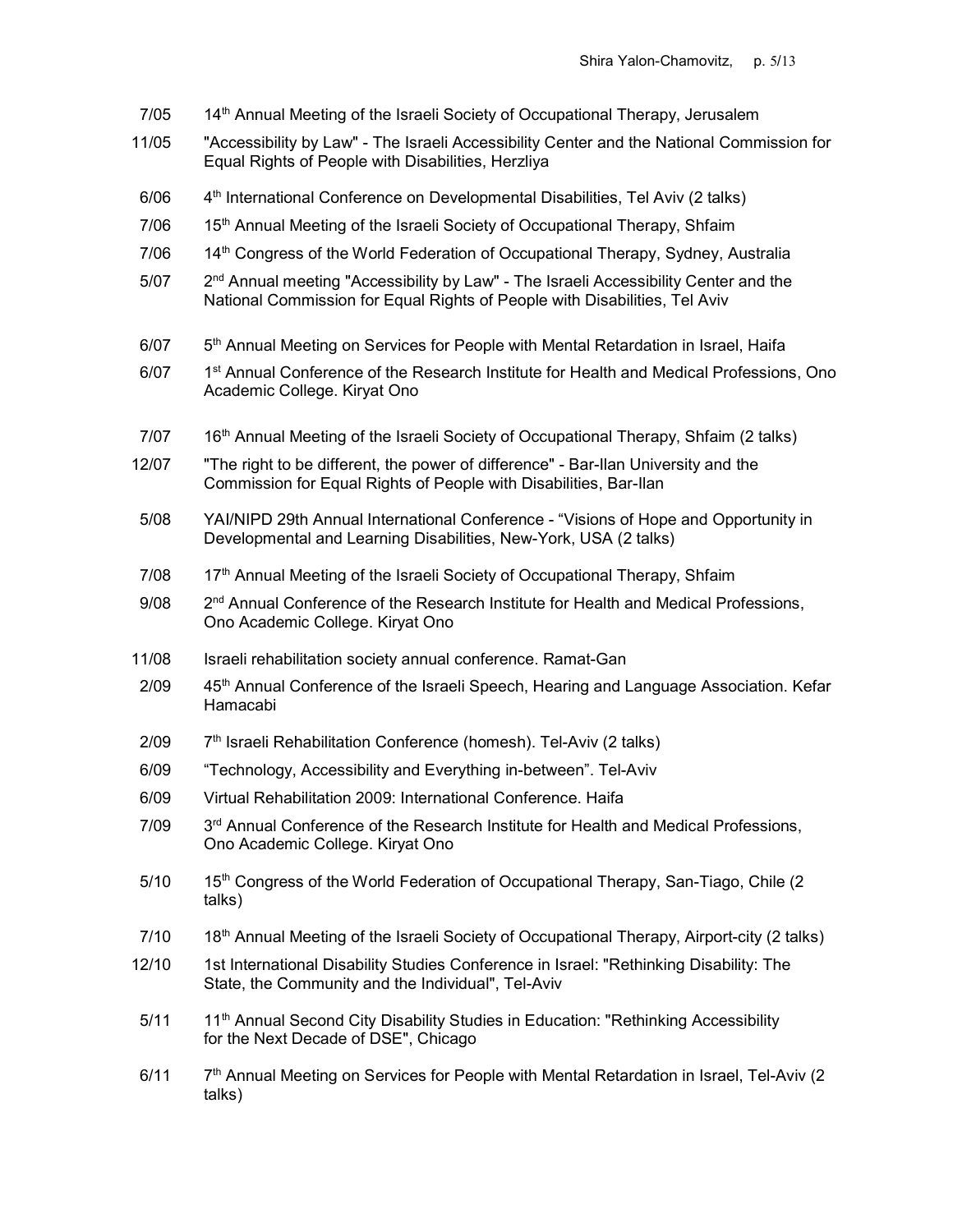- 7/11 5th International Conference on Developmental Disabilities, Tel Aviv
- 7/11 Technology and Accessibility, Negishut Israel, Herzelia
- 2/12 19<sup>th</sup> Annual Meeting of the Israeli Society of Occupational Therapy, Kefar Hamacabi
- 3/12 From Ratification to Implementation: The UN convention on the Rights of Persons with Disabilities in Israel, Jerusalem
- $2/13$  49<sup>th</sup> Annual Conference of the Israeli Speech, Hearing and Language Association, David Intercontinental Hotel, Tel-Aviv
- $7/13$  20<sup>th</sup> Annual Meeting of the Israeli Society of Occupational Therapy, Haifa (2 talks)
- 11/13 "Service Included": The National Commission for Equal Rights of People with Disabilities, Ministry of Justice, Tel-Aviv
- 3/14 5<sup>th</sup> Israeli Conference on Qualitative Research, Beer-Sheva
- 5/14 Annual Conference: Commission for Equal Rights of People with Disabilities, Tel-Aviv (keynote speaker)
- 6/14 16th Congress of the World Federation of Occupational Therapy, Yokahama, Japan (talk + workshop)
- $6/15$  21<sup>th</sup> Annual Meeting of the Israeli Society of Occupational Therapy, Jerusalem
- $7/15$  6<sup>th</sup> International Conference on Developmental Disabilities, Tel Aviv
- $9/15$   $9<sup>th</sup>$  Annual Conference of the Research Institute for Health and Medical Professions, Ono Academic College. Kiryat Ono
- 12/15 Israiic annual meeting: Israel Conference Interpreters, Tel Aviv
- 2/16 Built Environment Accessibility: Communication from Theory to Practice, Israeli Standard Institute, Tel Aviv
- 3/16 3rd Annual UDL-IRN Summit, Baltimore USA (keynote speaker)
- 4/16 The Israeli Law and Society Association conference, Jerusalem

## EXTERNAL FUNDING

Year **Name of Institution** 

- 2003 Keren Shalem; " Exploring the Role of Virtual Environments for Young Adults with Physical and Intellectual Disabilities" Prof. Tamar (Patrice) Wiess, Dept. of Occupational Therapy, Haifa University; Dr. Shira Yalon-Chamovitz, Ono Academic College
- 2005-2007 Keren Shalem; " Virtual Environments as Leisure and Fitness Activity for Young Adults with Physical and Intellectual Disabilities" Prof. Tamar (Patrice) Wiess, Dept. of Occupational Therapy, Haifa University; Meir Lotan, Dept. of Physical Therapy, Judea and Samara College, Ariel; Dr. Shira Yalon-Chamovitz, Ono Academic College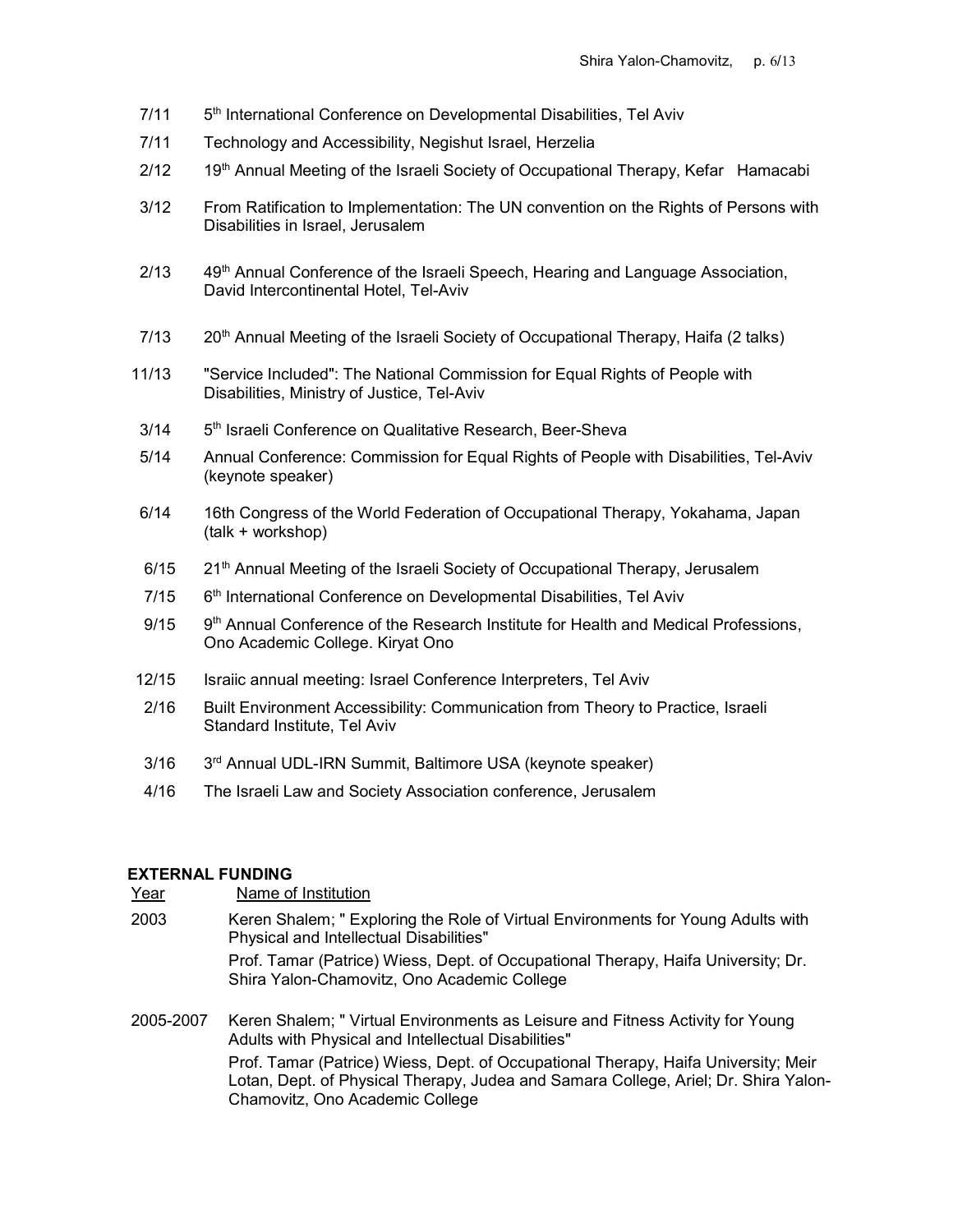2007-2009 Keren Shalem; "Best practice of Virtual Reality for People with Intellectual Disabilities"

> Prof. Tamar (Patrice) Wiess, Dept. of Occupational Therapy, Haifa University; Meir Lotan, Dept. of Physical Therapy, Judea and Samara College, Ariel; Dr. Shira Yalon-Chamovitz, Ono Academic College

2010-2013 Devision of Services for People with Mental Retardation, Israel Ministry of Social Affairs and Social Services; "Promoting Accessibility for People with Intellectual Disabilities"

> Dr. Shira Yalon-Chamovitz, Research Institute for Health and Medical Professions, Ono Academic College; Prof. Noomi Katz, Research Institute for Health and Medical Professions, Ono Academic College; Prof. Peter Blank, Burton Blutt Institute, University of Syracuse.

- 2012-2015 Israeli Internet Association; "Developing on-line and computerized content accessibility tools, and implementation processes among web-site content developers in Israel." Dr. Shira Yalon-Chamovitz, Research Institute for Health and Medical Professions, Ono Academic College; Dr.Sigal Uziel-Karl, Research Institute for Health and Medical Professions, Ono Academic College; Prof. Alon Itai, Computer Science, Technion, Haifa.
- 2013-2015 The Gertner Institute for Epidemiology and Health Policy Research; "Exploring primary care physicians' willingness to utilize adequate communication principles with people with intellectual disabilities: Correlation with knowledge, exposure and attitudes regarding intellectual disability" Dr. Shirly Werner, Dept. of Social Work, Hebrew university of Jerusalem; Dr. Shira Yalon-Chamovitz, Research Institute for Health and Medical Professions, Ono Academic College; Michal Tene-Rinde, Research Institute for Health and Medical Professions, Ono Academic College
- 2013-2015 National Insurance Institute of Israel; " Accessibility of the National Insurance Institute of Israel Services for Individuals with Cognitive Disabilities: Systematic Needs Assessment" Dr. Shira Yalon-Chamovitz, Research Institute for Health and Medical Professions, Ono Academic College; Dr. Sigal Uziel Karl, Mashav Applied Research Institute; Yosi Prier-Dror, Mashav Applied Research Institute
- 2013-2014 Ministry of Education; "Exploring the efficacy of a collaborative model in improving participation among student with intellectual and developmental disability" Dr. Shira Yalon-Chamovitz, Research Institute for Health and Medical Professions, Ono Academic College; Dr. Naomi Wientraub, Dept. of occupational Therapy, Hebrew university of Jerusalem; Efrat Salanikyo, Research Institute for Health and Medical Professions, Ono Academic College
- 2015-2016 Keren-Shalem: "Assessment of a museums cognitive accessibility project for families and individuals with intellectual disability" Dr. Shira Yalon-Chamovitz, Research Institute for Health and Medical Professions, Ono Academic College; Dr. Sigal Uziel-Karl, Mashav Applied Research Institute; Yosi Prier-Dror, Mashav Applied Research Institute; Dr. Shirly Werner, Dept. of Social Work, Hebrew university of Jerusalem.
- 2016-2017 Keren-Shalem: "Accessible signage for people with cognitive disabilities" Dr. Shira Yalon-Chamovitz, Research Institute for Health and Medical Professions, Ono Academic College; Ornit Avidan-Ziv, The israely institue on Cognitive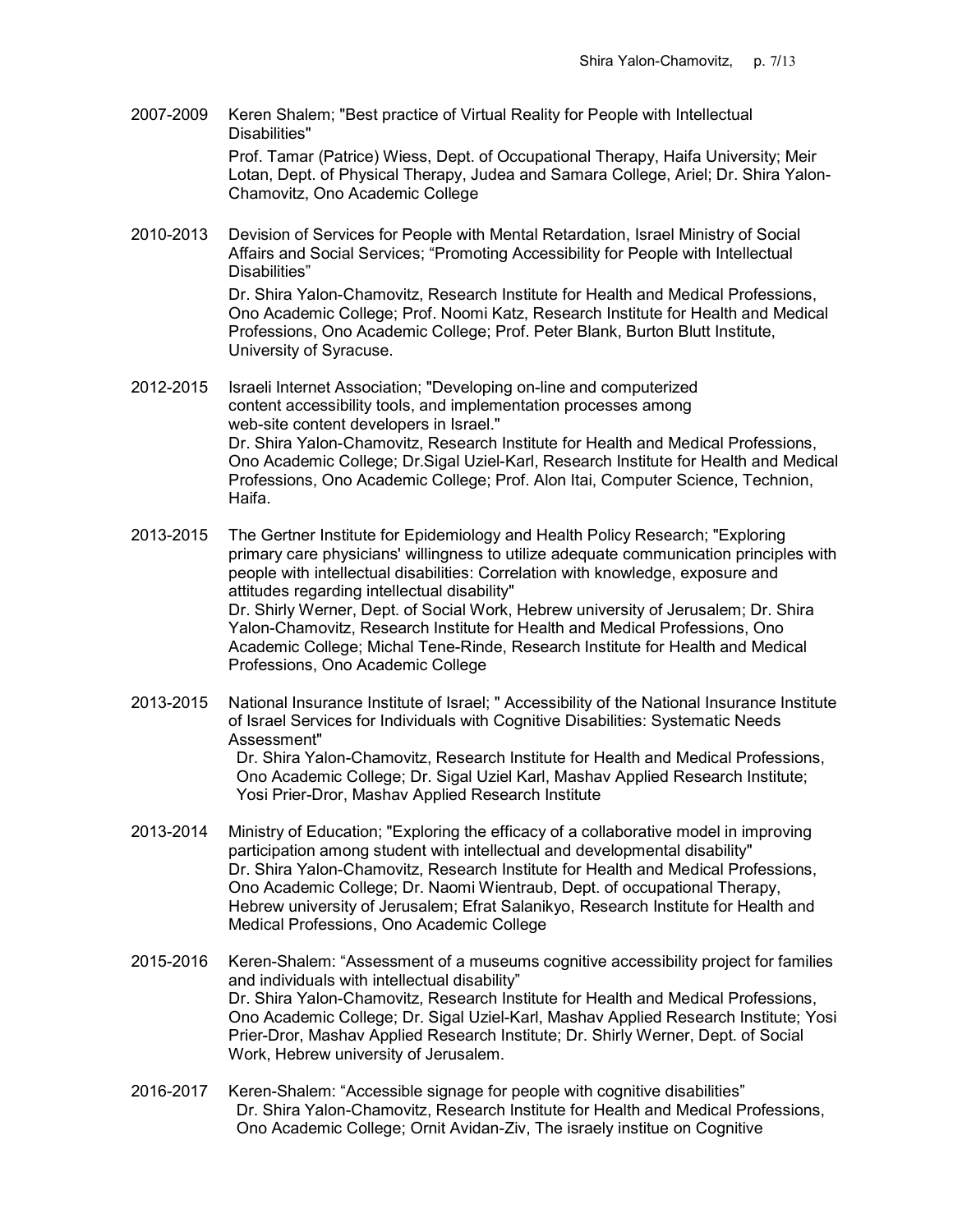Accessibility, Agudat Ami; Sharon Ganot, Keren-Shalem.

## MEMBERSHIP IN PROFESSIONAL SOCIETIES

International Society on Research in Intellectual Disabilities American Occupational Therapy Association American Association on Intellectual and Developmental Disabilities Israeli Association for Occupational Therapy (National Board member 1998-2000) Association for Medical Education in Europe Universal Design for Learning Forum

## STUDENTS SUPERVISED

| Dates               | Name                 | Title of thesis/proposal                                                                                                                 | Institution                                                                   |
|---------------------|----------------------|------------------------------------------------------------------------------------------------------------------------------------------|-------------------------------------------------------------------------------|
| <b>PhD Students</b> |                      |                                                                                                                                          |                                                                               |
| 2010-present        | Salonikyo Efrat      | Collaborative edvisory model for<br>the promotion of participation<br>among children with intellectual<br>and develpmental disabilities  | The Hebrew University<br>of Jerusalem<br>(w/ Dr. Weintraub<br>Naomi)          |
| 2016-present        | Huri Orna            | Self Advocacy among people<br>with Intellectual and<br>developmental disabilities and<br>people on the autistic spectrum                 | Haifa University (w/Dr.<br>Eynat Gal)                                         |
| M.Sc. STUDENTS      |                      |                                                                                                                                          |                                                                               |
| 1997-1999           | <b>Maril Neta</b>    | Children with severe<br>communication impairments in<br>Special Education schools in<br>Israel: A demographic survey.                    | The Hebrew University<br>of Jerusalem<br>(w/ Dr. Weiss Tamar)                 |
| 1998 - 2002         | <b>Bar-Lev Dalit</b> | The expression of inner drive and<br>object preference in Snoosilen,<br>among children with moderate<br>and severe mental retardation    | The Hebrew University<br>of Jerusalem<br>(w/ Dr. Parush Shula)                |
| $1999 - 2000$       | Mano Tal             | Leisure activities among children<br>with mild and moderate mental<br>retardation: Performance,<br>preferences and staff<br>perceptions. | <b>Tel Aviv University</b><br>(w/ Dr. Weiblatt Nurit)                         |
| $1999 - 2004$       | <b>Cohen Ronit</b>   | Predictors of burn-out and work<br>satisfaction among OT's working<br>with people with mental<br>retardation in Israel.                  | <b>Tel Aviv Univeristy</b><br>(w/ Dr. Weinblatt Nurit<br>and Dr. Ratzon Nava) |
| $1999 - 2003$       | Katz Noa             | Cost-effectiveness of group<br>versus individual ADL therapy<br>among students with severe and<br>profound mental retardation.           | The Hebrew University<br>of Jerusalem                                         |
| $2000 - 2003$       | Hag-yahya            | Significance of Self injurious<br>behaviours, in children with                                                                           | <b>Tel Aviv Univeristy</b><br>(w/ Dr. Leora Gvion)                            |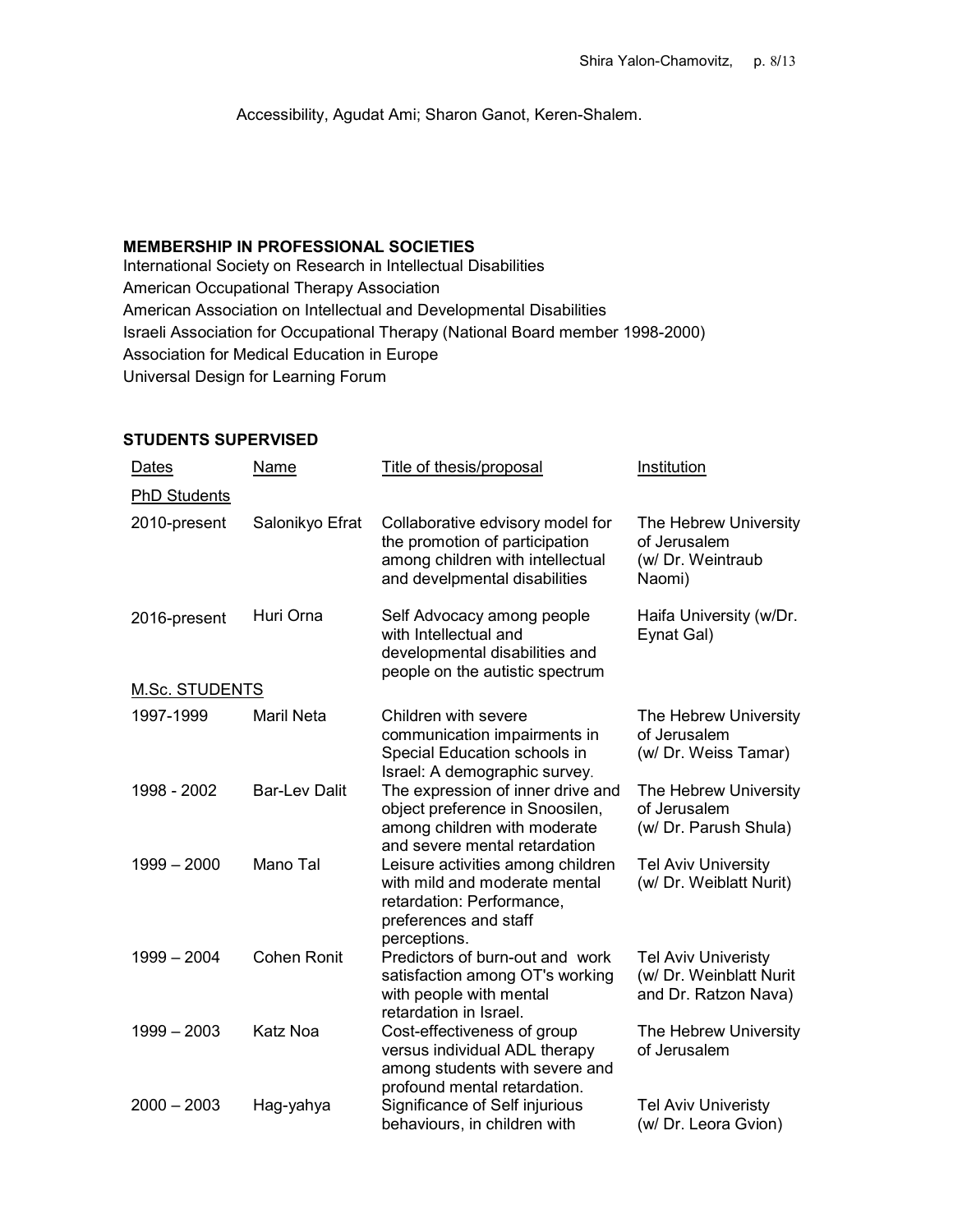|                | Suhad               | severe mental retardation, as<br>seen by staff members of special<br>education schools in the Arab<br>society.                                                                        |                                                                        |
|----------------|---------------------|---------------------------------------------------------------------------------------------------------------------------------------------------------------------------------------|------------------------------------------------------------------------|
| 2001-2004      | <b>Gelis Merav</b>  | Knowledge, awareness and<br>expectations of child<br>development among urban<br>versus community settlement.                                                                          | <b>Tel Aviv Univeristy</b><br>(w/ Dr. Jarus Tal)                       |
| 2002-2005      | Salonikyo Efrat     | Contribution of experience and<br>practice to the non-academic<br>profile at school among students<br>with mental retardation.                                                        | <b>Tel Aviv Univeristy</b><br>(w/ Dr. Parush Shula)                    |
| 2002-2005      | Arama Keren         | Correlation of self perception and<br>social participation among 12-16<br>years old children with mental<br>retardation.                                                              | <b>Tel Aviv Univeristy</b><br>(w/ Dr. Merari Dalia)                    |
| 2003 - 2009    | Liat Peleg          | Predictive mesure of adaptive<br>behavior through executive<br>function among people with<br>Traumatic Brain Injuries.                                                                | <b>Tel Aviv University</b><br>(w/ Dr. Tal Jarus and<br>Sarah Averbuch) |
| $2005 - 2009$  | Gat Orly            | Correlation between QOL and<br>residential facility among adults<br>with Intellectual and physical<br>disabilities: Comparison of self,<br>parental and proffesional<br>perspectives. | The Hebrew University<br>of Jerusalem                                  |
| 2015 - present | <b>Ganot Sharon</b> | Comprehensability of ISO<br>symbols for people with<br>intellectual and developmental<br>disabilities.                                                                                | <b>Bar Ilan Univesity</b><br>(w/ Dr. Frivor Gila)                      |

## COURSES TAUGHT

| Years and Institution | Course                                                    |
|-----------------------|-----------------------------------------------------------|
| 1992 - 93, HU         | Integrative Seminar on Occupational Therapy               |
| 1992 - 93, HU         | <b>Pediatric Occupational Therapy</b>                     |
| 1997 - 00, HU         | M.Sc. course: Occupational Therapy and Mental Retardation |
| 1996 - 01, HU         | M.Sc. course: Research Methods                            |
| 1997 - 00, HU         | M.Sc. course: Scientific Writing                          |
| 1996 - 01, HU         | M.Sc. course: Seminar on Occupational Therapy Theory      |
| 1997 - 01, TAU        | Occupational Therapy and Mental Retardation               |
| 1999 - 00, TAU        | M.Sc. course: Occupational Therapy and Mental Retardation |
| 1999 - 01, TAU        | M.Sc. course: Theoretical Trends in Occupational Therapy  |
| 1999 - 01, TAU        | Scientific Writing                                        |
| 2000 - 01, TAU        | M.Sc. course: Research Methods                            |
| 2000 - 01, TAU        | <b>Rsearch Seminar</b>                                    |
| 2005 - 2008, HU       | M.Sc. course: Seminar on Occupational Therapy Theory      |
| 2009 - present, OAC   | Occupational Therapy Foundations                          |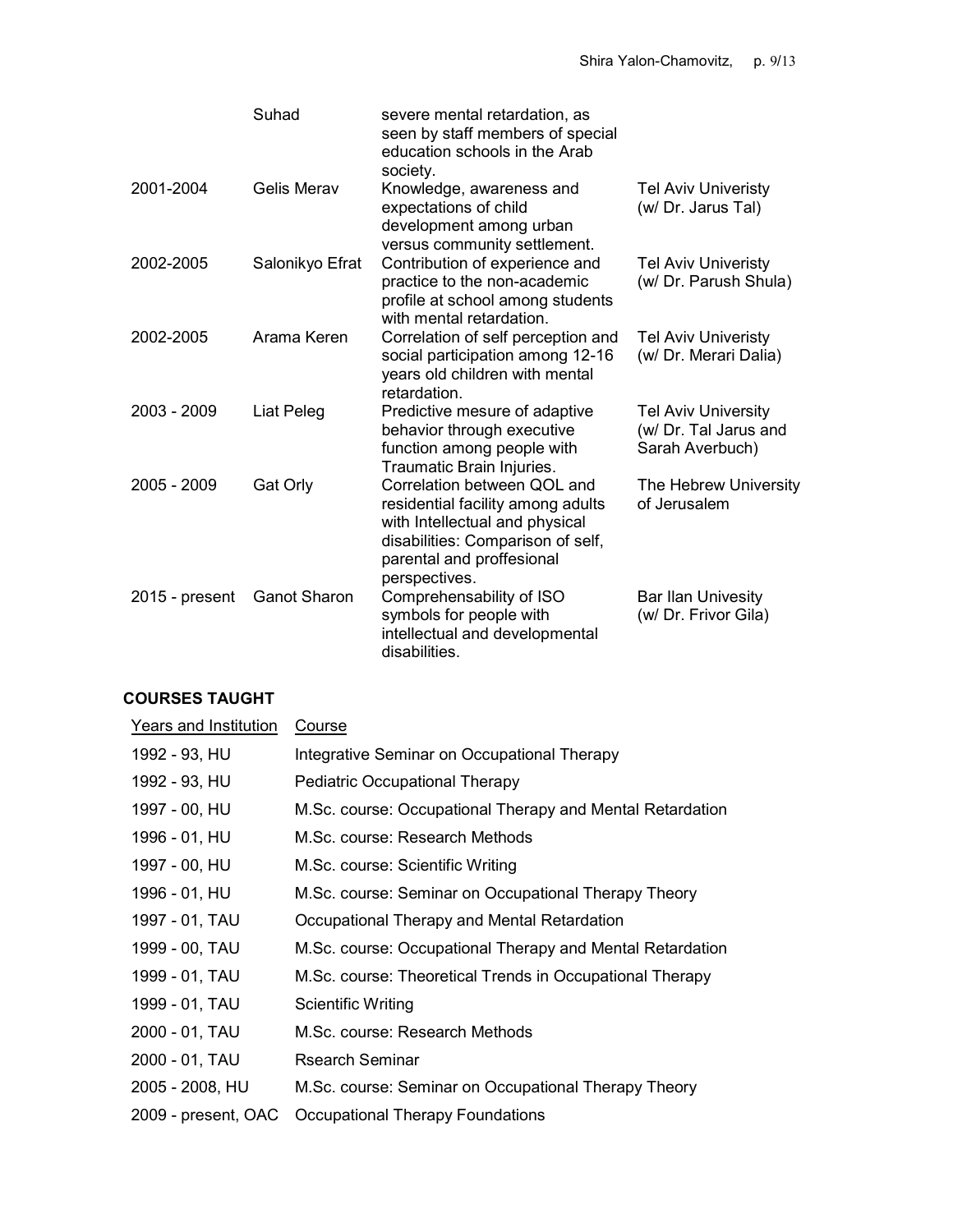|                  | 2009 - present, OAC Introduction to Health Professions                        |
|------------------|-------------------------------------------------------------------------------|
|                  | 2009 - present, OAC Learning with Clients: Social Responsibility and Advocacy |
|                  | 2009 - present, OAC Learning with Clients: Person and Family                  |
| 2010, OAC        | Accessibility                                                                 |
| 2010, OAC        | Theory to Practice in Occupational Therapy                                    |
|                  | 2010 - present, OAC Learning with Clients: Dialoge and negotiation in therapy |
| 2012 - 2014, OAC | Communication in the Therapeutic interventation, Friending (in                |
|                  | collaboration with Beit Eisi Shapiro and JDC-Israel)                          |
|                  | 2014 - present, OAC From Student to Clinician                                 |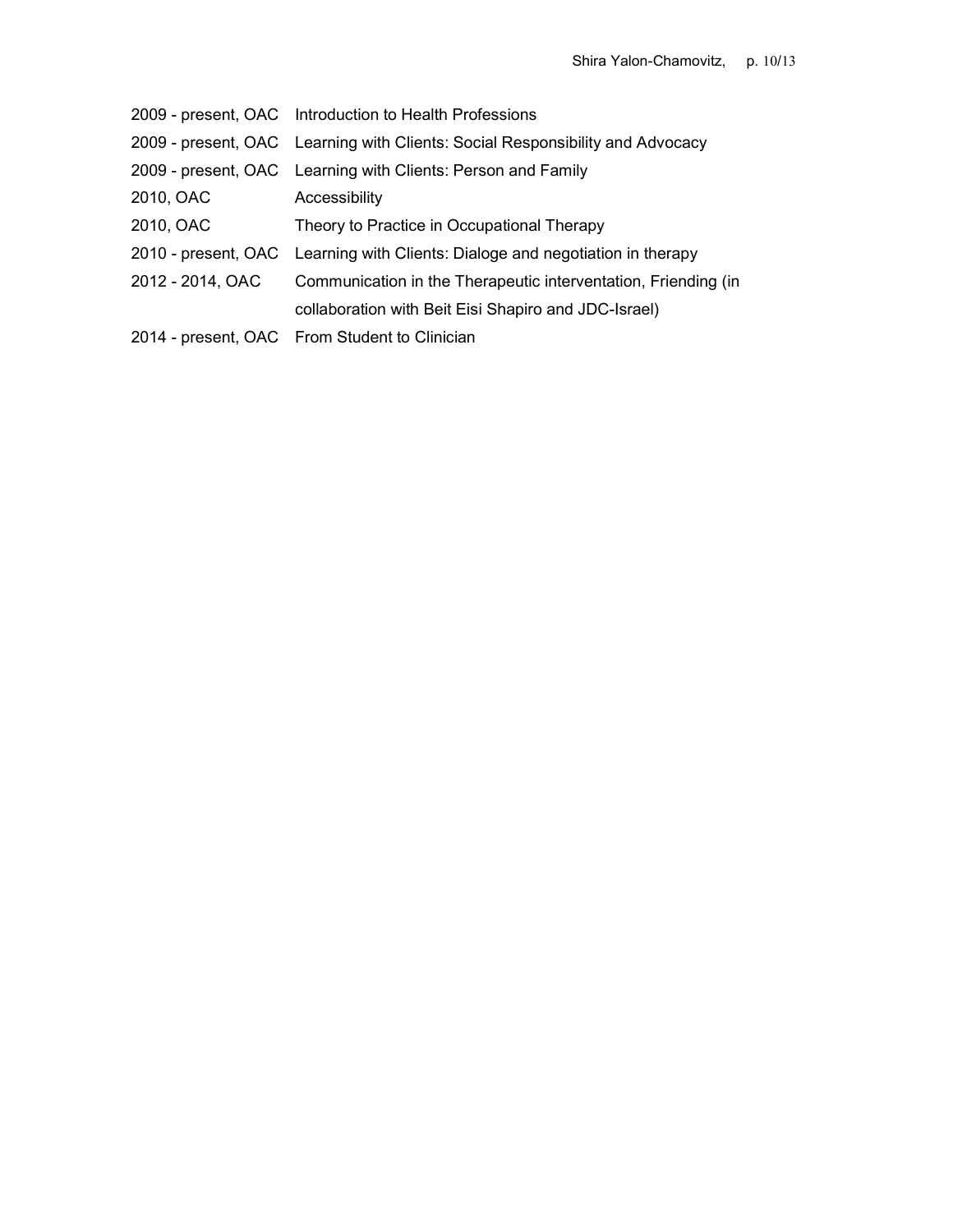## PUBLICATIONS

#### Refereed Articles

- 1. Yalon-Chamovitz, S. (1997) Sternberg's model of practical intelligence: Theoretical analysis and application for practice. Israel Journal of Occupational Therapy, 6, 15- 29.
- 2. Yalon-Chamovitz, S. (1997) Introduction to research: Multiple strategies for health and human services. Israel Journal of Occupational Therapy, 6, 132 - 138.
- 3. Yalon-Chamovitz, S. (1997) Who's afraid of a graduate thesis? Planning and writing a research report in behavioural sciences. Israel Journal of Occupational Therapy, 6, H133 – 140 (in Hebrew)
- 4. Yalon-Chamovitz, S. and Jarus, T. (2000) Locus of control and the spontaneous use of mnemonic strategies in a motor memory task. Research in Developmental Disabilities, 21, 1-12.
- 5. Segal-Yakobovitch, A., and Yalon-Chamovitz, S. (2000) Case-study: Rehabilitation of the upper body after CVA according to the System's Model and the Motor Relearning Model. Israel Journal of Occupational Therapy, 9, H137 – 144 (in Hebrew).
- 6. Yulyus, A., Volfson, H. and Yalon-Chamovitz, S. (2003). Equally unequal: Correlation between gender and level of employment among adults with mental retardation. Work, 20, 205-213.
- 7. Yalon-Chamovitz, S., Mano, T., Jarus, T. and Weinblatt, N. (2005). Leisure activities during school break among children with learning disabilities: Preference vs. performance. British Journal of Learning Disabilities, 34, 42-48.
- 8. Weiss, P.L., Maril, N., Label, T., Seligman-Wine, J., and Yalon-Chamovitz, S. (2005) Demographic survey of children and adolescents with severe communication disorders. Augmentative and Alternative Communication, 21, 56-66.
- 9. Yalon-Chamovitz, S. and Greenspan, S. (2005). Ability to identify, explain and solve problems in everyday tasks: Preliminary validation of a direct video measure of practical intelligence. Research in Developmental Disabilities, 26, 219-230.
- 10. Yalon-Chamovitz, S., and Weiss, P. A. (2007). Virtual reality as a leisure activity for young adults with physical and intellectual disabilities. Research in Developmental Disabilities, 29, 273-287.
- 11. Yalon-Chamovitz, S. (2008). Found it!? Functional orientation of people with Intellectual disability. A matter of approach, 7, 41-50. (in Hebrew)
- 12. Lotan, M., Yalon-Chamovitz, S., and Weiss, P.L (2009). Improving physical fitness of individuals with intellectual and developmental disability through a Virtual Reality Intervention Program. Research in Developmental Disabilities, 30, 229-239.
- 13. Lotan, M., Gold, C. and Yalon-Chamovitz, S. (2009). Reducing challenging behaviors through structured therapeutic intervention in the controlled multi-sensory environment (Snoezelen). International Journal of Disability and Human Development, 8, 325-340.
- 14. Yalon-Chamovitz, S. (2009). Invisible access needs of people with intellectual disabilities: A conceptual model of practice. Intellectual and Developmental Disability, 47, 395-400.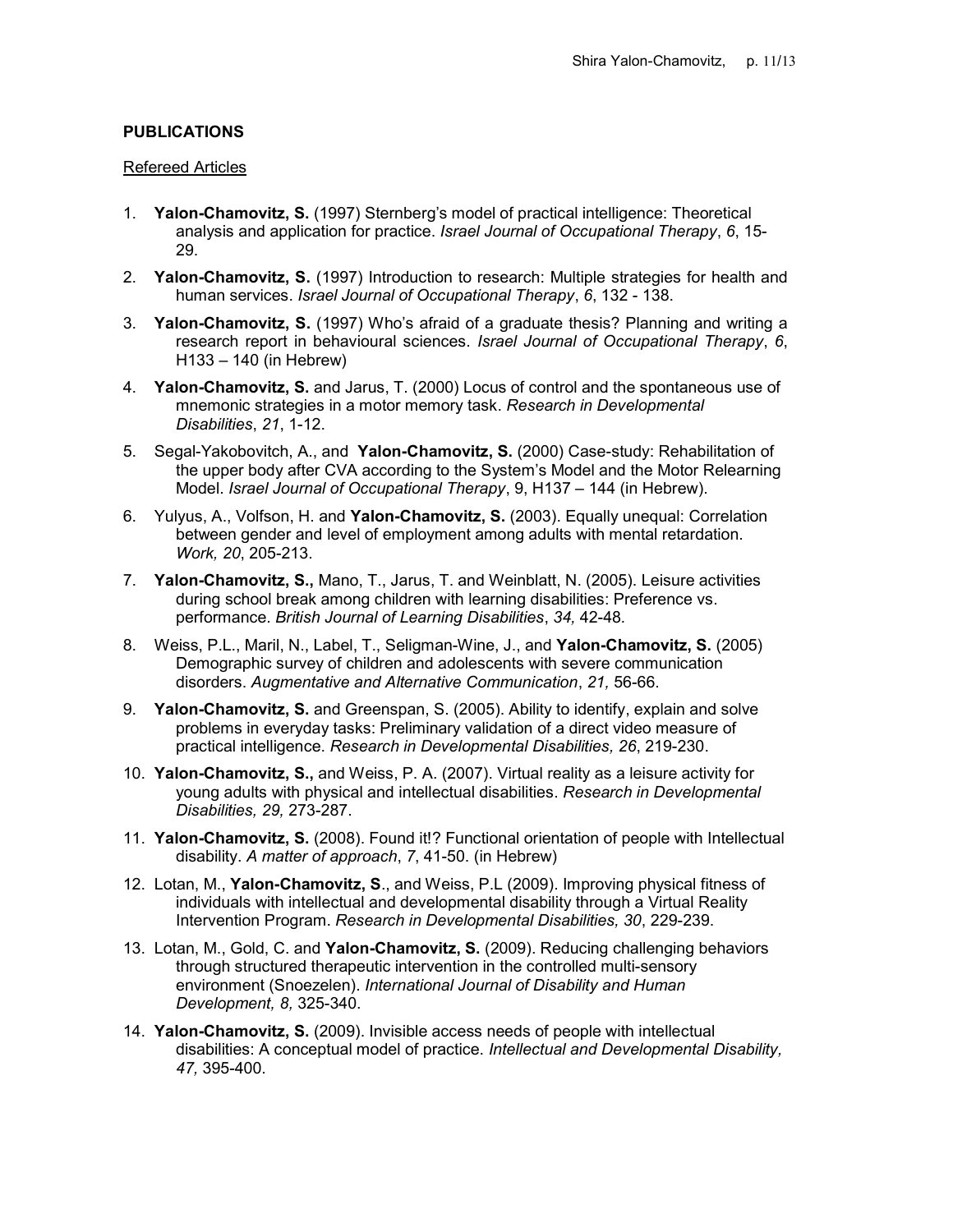- 15. Yalon-Chamovitz, S., and Selanikyo, E. (2010). Special issue Occupational Therapy for People with Intellectual and Developmental Disabilities. Israel Journal of Occupational Therapy, 19 (1).Guest Editors
- 16. Yalon-Chamovitz, S., Selanikyo, E., Artzi, N., Prigal, Y., and Fishman, R. (2010). Occupational Therapy and Intellectual and developmental disability throughout the life cycle: Position paper. Israel Journal of Occupational Therapy, 19, E3-E8.
- 17. Gat, O., and Yalon-Chamovitz, S. (2010). Perceived quality of life among adults with sever intellectual and physical disabilities, family members and caretakers. Israel Journal of Occupational Therapy, 19, E9-E24.
- 18. Lotan, M., Yalon-Chamovitz, S., and Weiss P.L.T. (2010). Virtual reality as means to improve physical fitness of individuals at a severe level of intellectual and developmental disability. Research in Developmental Disabilities, 31, 869–874.
- 19. Lotan, M., Yalon-Chamovitz S, Weiss, P.L.T (2011). Training Caregivers to Provide VR Intervention for Adults with Severe Intellectual and Developmental Disability. Journal of Physical Therapy Education, 25(1), 15-19.
- 20. Gutman, K., Kreim, Y. and Yalon-Chamovitz, S. (2012). Deconstructing Hierarchies: A pedagogical Model with Service Users Co-Teachers. Social Work Education: The International journal, 31, 202-214.
- 21. Uziel-Karl, S., Tenne-Rinde M., and Yalon-Chamovitz, S. (2013) "Language simplification for individuals with intellectual disability". Augmentative and Alternative Communication, 25, 31-35. [in Hebrew]
- 22. Lahav, O., Katz, N., and Yalon-Chamovitz, S. (2015). Changes in Occupational Therapy Students' Attitudes towards People with Disabilities: The Importance of Firsthand Experience. Israel Journal of Occupational Therapy, 24(1), E6-E18.
- 23. Yalon-Chamovitz, S., Shack, R., Avidan-Ziv, O., and Tene-Rinde, M. (2016). The Call for Cognitive Ramps. Work, 53, 455-456.
- 24. Uziel-Karl S., Tene-Rinde, M., and Yalon-Chamovitz, S. (In press). Accessibility to law and justice: People with intellectual disabilities as a case study. Hukim - Journal on Legislation. [in Hebrew]
- 25. Selanikyo, E., Yalon-Chamovitz, S., and Weintraub, N (In press). Enhancing Classroom Participation of Students with Intellectual Developmental Disabilities. Canadian Journal of Occupational Therapy.

#### Chapters in Books

- 26. Yalon-Chamovitz, S. (2007). Practical Intelligence (PI): Testing of doing or knowing how to do? In M. A. Lange (Ed.), Leading-Edge Psychological Tests and Testing Research. New-York: Nova Science Publishers. Pp. 145-158.
- 27. Yalon-Chamovitz, S. (2007). Explicit disability Implicit accessibility: The story of people with intellectual disabilities. In D. Feldman, Y. Danieli Lahav, and S. Haimovitz (Eds.) The Accessibility of the Israeli society for Persons with Disability on the Threshold of the 21<sup>st</sup> Century. Israel: Government Advertising Agency. (In Hebrew).
- 28. Sachs, D., Shroyer, N., Dellavega, M., Yalon-Chamovitz, S., and the MATAM group (2007) The Israeli Adaptation of Occupational Therapy Practice Framework: Theory to Practice Case Studies. Tel-Aviv: ISOT. (In Hebrew).
- 29. Lotan, M., and Yalon-Chamovits, S. (2009). Therapeutic Snoezelen Intervention (TSI): A Novice Approach for Enhancing Relaxation and Reducing Mal-Adaptive Behaviors